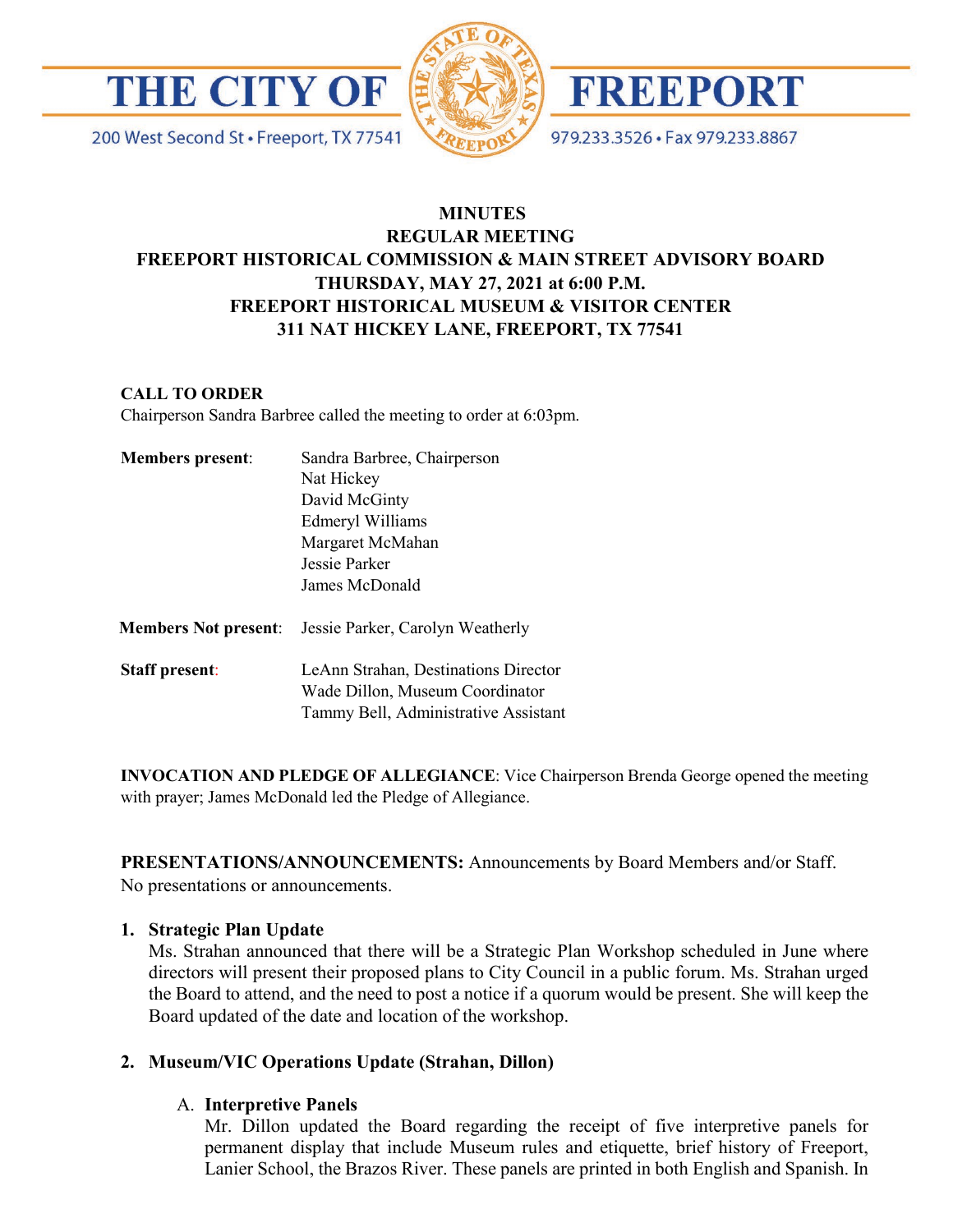addition, he received approximately twenty interpretive panels for the Fort Velasco exhibit to be displayed from June through August.

#### B. **Museum Lighting Upgrades**

Mr. Dillon reported that the lighting fixtures in both large exhibit halls have been retrofitted to warm LED lighting. These fixtures are now more suitable for fragile artifacts and provide ample light for exhibits.

#### C. **Identified Water Damage Areas**

Mr. Dillon reported that as a result of recent torrential rain, water damage was discovered along the back door to the theater, the research library, and the artifact storage room. Maintenance has made efforts to seal off to prevent future damage.

Ms. Strahan reported that Harvey FEMA funds were made available to replace the flooring in the back portion of the museum, so once the repairs are proven to withstand, we can move forward with the replacement. There is also laminate wood flooring left over at the library that can be utilized in the Texas Navy room to serve as the boat deck.

Mr. Dillon has submitted a Disaster Plan to the City Manager, and once approved he will present to the Board.

# **BUSINESS – REGULAR SESSION:**

**3. Consideration and possible action to approve meeting minutes from April 29, 2021.**  With a motion by Ms. McMahan and a second by Mr. McDonald, the minutes from the April 29, 2021 meeting were unanimously approved.

# **WORK SESSION:**

- **4. The Board may deliberate and make inquiry into any item listed in the Work Session.**
	- **A. Discussion Regarding Museum Exhibits and Events (Strahan, Dillon)**

# **i. Fort Velasco Exhibit & Living History Event**

Mr. Dillon reported the status of the upcoming Fort Velasco exhibit scheduled to open in June. He is working on a display of palisade posts, particularly a set donated by his father for the exhibit. So far, he has confirmed 38 re-enactors, recently including San Felipe de Austin and Sam Houston Memorial Museum and have gained the support of the Texas Independence Trail.

Discussion ensued regarding the volunteers traveling to assist with this event. Ms. Strahan noted that we want to feed them an early dinner at the conclusion of the day before they get on the road home. Staff had discussed providing breakfast tacos for the morning then bringing in BBQ for dinner. Ms. Barbree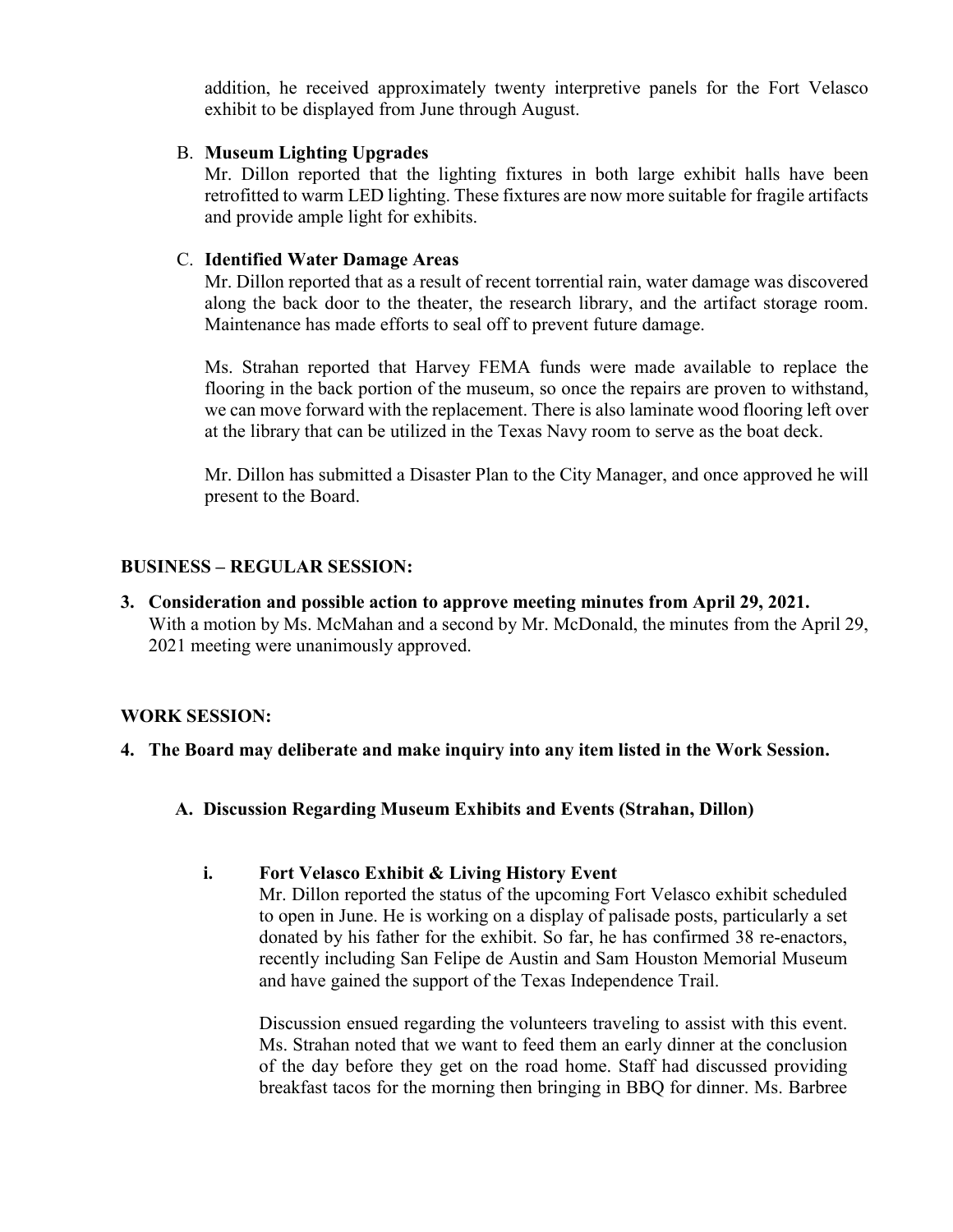volunteered to cook breakfast tacos, provided we have a head count for her in advance. Mr. McDonald volunteered to provide and cook briskets, and Ms. Barbree offered to prepare the briskets for him to cook and she will make potatoes as well.

Ms. Williams inquired about what type of media exposure we were planning, particularly on Texas programming such as the Texas Bucket List that recently visited the Freeport area. Mr. Dillon advised that we will have a reporter for Texas Highways to run a feature story on the event. Mr. Hickey expressed interest in erecting a small pavilion in Memorial Park for activities downtown such as our living history events, market days, and live entertainment. Ms. Strahan advised the dimensions of the open park area would only be able to accommodate a 20'x30' pavilion without crossing the sidewalks.

#### ii. **Texas Navy Day Celebration**

Mr. Dillon discussed ideas for the Texas Navy Day Celebration scheduled for Saturday, September 18, 2021 at Memorial Park. He is planning the event to be a scaled back version of Fort Velasco Day including a living history presence.

**B. Discussion regarding Texas Main Street Re-certification application. (Strahan)** Ms. Strahan announced that a meeting with the State Coordinator from THC Texas Main Street Program is coming for a site visit and presentation on Wednesday, June 9, 2021 at 4:00pm. She inquired how many members wish to attend and most members agreed that they would. Ms. Strahan will see about availability to hold the meeting at City Council chambers. Ms. Strahan will submit the Letter of Intent for the Mayor's signature and appear in front of City Council to request a resolution authorizing participation in the 2022 Texas Main Street Program.

# **C. New Special Events**

#### **i. Downtown Monthly Events**

Ms. Strahan led discussion for us to schedule events each month through the remainder of the fiscal year, as she will present the budget to the City Manager for approval.

# **a. Car Shows**

Mr. McDonald expressed his plans for Barcadia to co-host a Car/Bike show including vendor booths, live music and including the sale of alcohol on Saturday, July 24<sup>th</sup>. Ms. Strahan advised we would need to obtain approval from City Council for event details and road closures.

# **b. Market Days**

Discussion ensued regarding past market days and what aspects need to change going forward. The Board agreed that hosting market days each